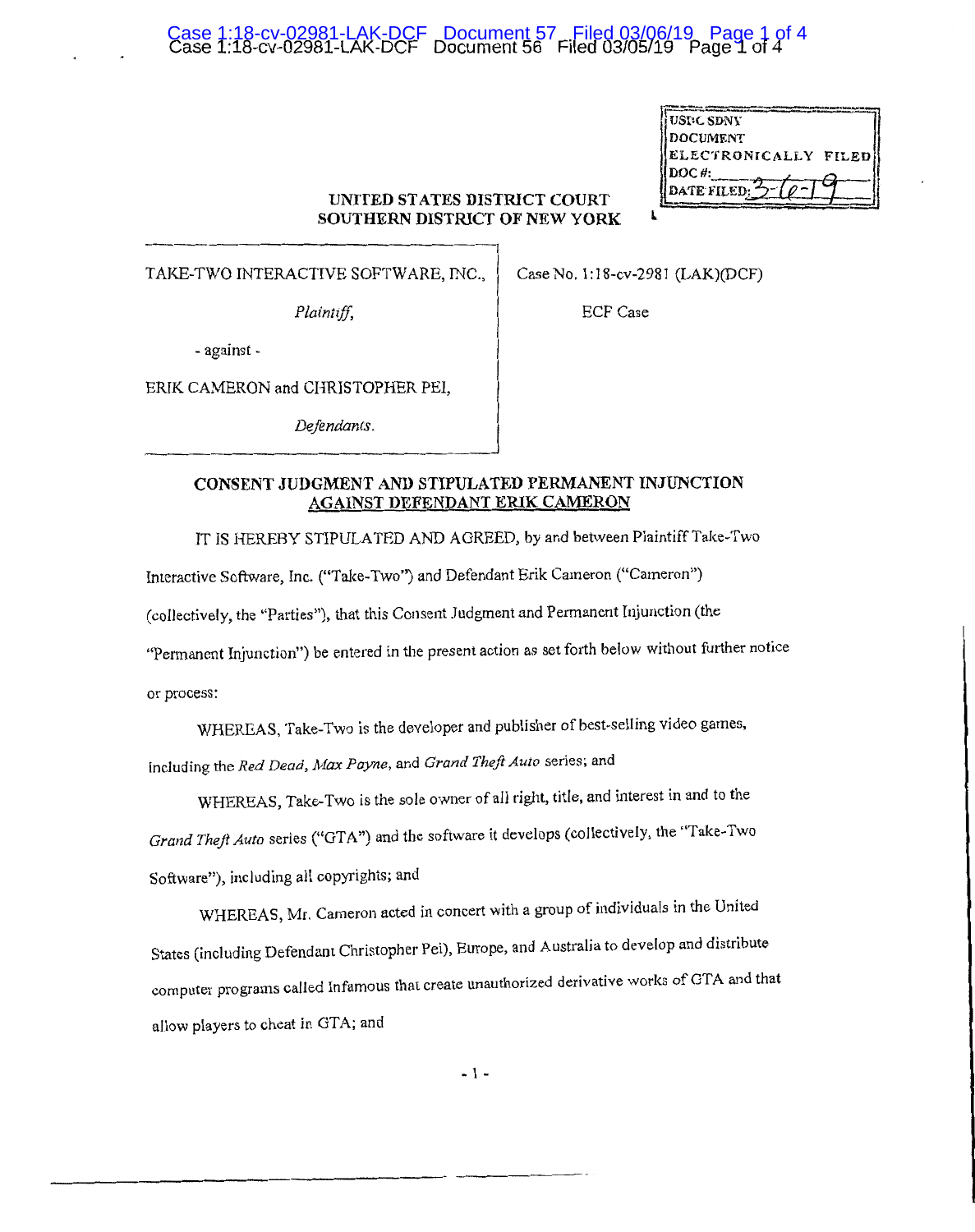## Case 1. 1886 2008 1-0 K DCF Document 57 Filed 03/06/19 Page 2 of 4

WHEREAS, as a result, Mr. Cameron has infringed Take-Two's copyrights;

WHEREAS, as a result, Mr. Cameron has breached Take-Two's End User License

Agreement ("User Agreement");

WHEREAS, as a result, Mr. Cameron has tortiously interfered with the contracts between Take-Two and other GTA users;

WHEREAS, Mr. Cameron's violations of the Copyright Act and New York law have

caused, and continue to cause, Take-Two great and irreparable injury that cannot be fully

compensated or measured in money;

WHEREAS, Mr. Cameron has profited from his infringements;

WHEREAS, the parties have reached a confidential settlement for an undisclosed amount

of money;

WHEREFORE, upon the consent and request of Take-Two and **Mr.** Cameron, IT IS

#### HEREBY ORDERED, ADJUDGED, and DECREED THAT:

1. Mr. Cameron is permanently enjoined and restrained from:

(a) directly or indirectly infringing Take-Two's existing or future copyrighted works, including, but not limited to, creating derivative works based upon any portion of Take-Two Software, including GTA;

(b) creating, writing, developing, maintaining, producing, advertising, promoting, possessing, accessing, using, and/or distributing any computer program that alters Take-Two Software (directly or indirectly, in whole or in part, in any medium, and through any means including but not limited to cloud streaming, vpn, or remote access), including without limitation Infamous;

(c) inducing or materially contributing to the direct infringement or altering of any of Take-Two's existing or future copyrighted works by others;

(d) violating Take-Two's User Agreement by, among other things, "prepar[ing] derivative works based on, or otherwise modify[ing] [Take-Two] Software, in whole or in part," "restrict[ing] or inhibit[ing] any other user from using and enjoying any online features of [Take-Two] Software," or "utiliz[ing] any unauthorized robot, spider, or other program in connection with any online features of the [Take-Two] Software";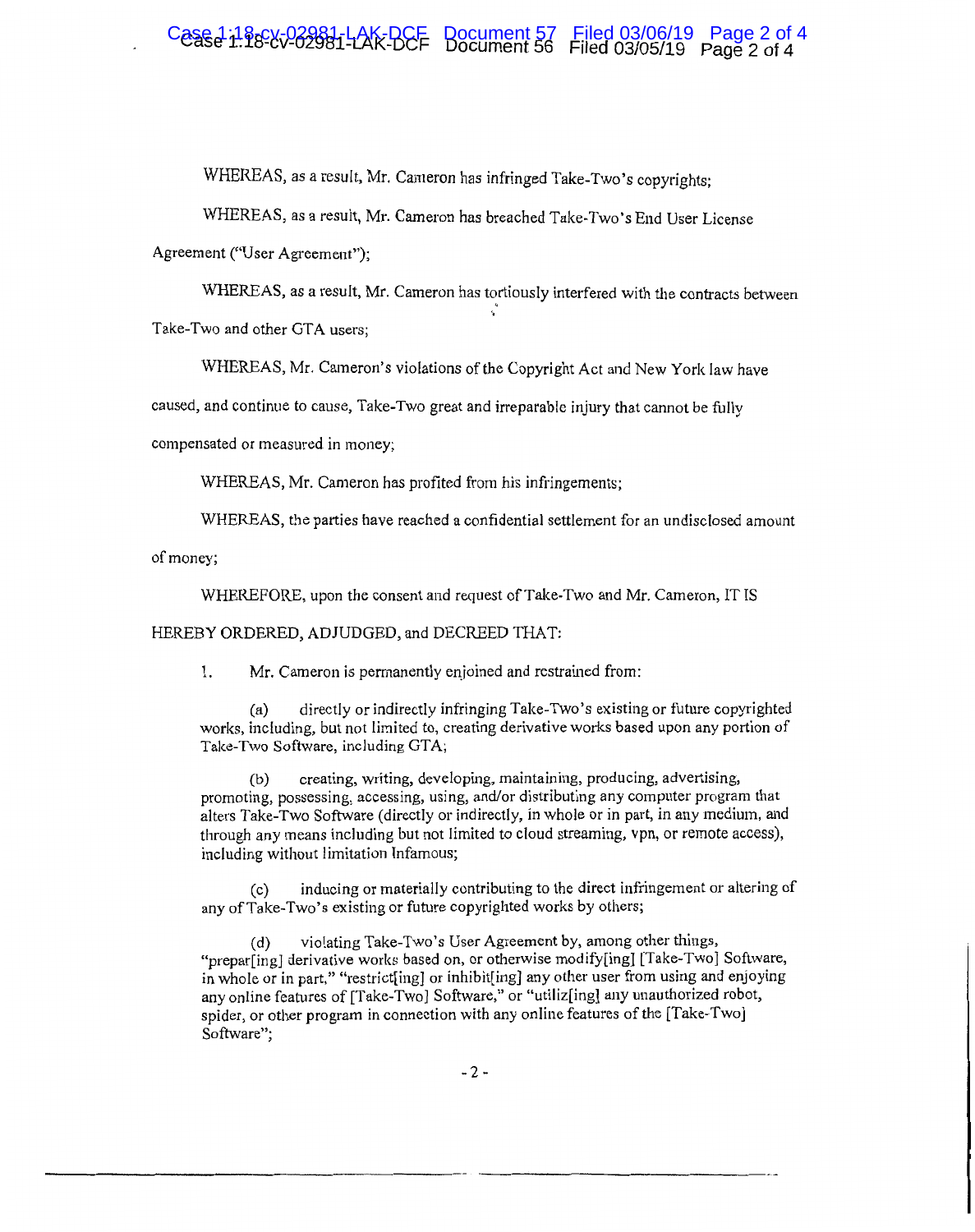$(e)$  intentionally or tortiously interfering with Take-Two's contracts with its video game players by encouraging or inducing other players of Take-Two Software, including GTA, to breach their contractual responsibilities to Take-Two;

interfering with the gaming experience of other players through the use of a computer program that alters Take-Two Software:

(g) operating or assisting any website designed to assist others in creating, writing, developing, maintaining, producing, advertising, promoting, possessing, accessing, using, and/or distributing any computer program that alters Take-Two Software, including GTA; and

(h) assisting, aiding, or abetting any other person or business entity in engaging in or performing any of the activities referenced in paragraphs 1 (a) through  $l(g)$ , above.

2. To the extent Mr. Cameron has not already done so, Mr. Cameron is hereby

ordered to permanently delete and destroy all copies of any computer program that alters Take-Two Software, including without limitation Infamous.

3. No bond or posting of security is required of the Parties in connection with the

entry of this Pemianent Injunction.

4. The Court shall retain jurisdiction to entertain such further proceedings and to

enter such further orders as may be necessary or appropriate to implement and/or enforce the provisions of this Permanent Injunction. Mr. Cameron specifically consents to personal jurisdiction and venue in the United States District Court for the Southern District of New York.

5. Upon proof of any violation by Mr. Cameron of this Permanent Injunction, the

Court shall be authorized to award damages, injunctive relief, Take-Two's reasonable attorney's fees, and other costs incurred in connection with an action to enforce this Permanent Injunction, and any other relief that it deems appropriate.

6. This Permanent Injunction shall resolve Take-Two's claims against Mr. Cameron. All of Take-Two's claims against Mr. Cameron are hereby terminated and the action dismissed without prejudice.

- 3 -